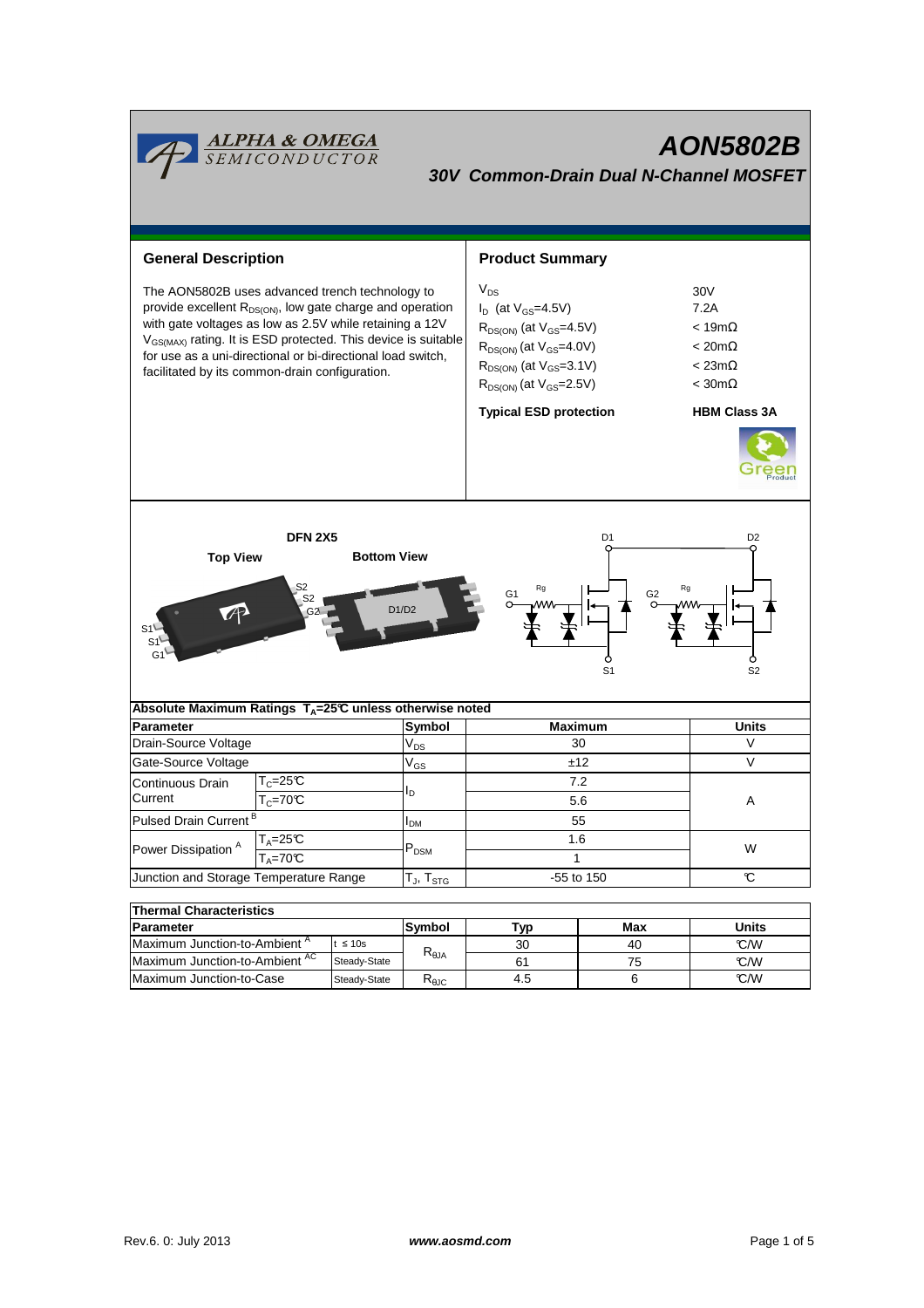

## **Electrical Characteristics (TJ=25°C unless otherwise noted)**

| <b>Symbol</b>             | Parameter                                                 | <b>Conditions</b>                                                                          |                              | Min | <b>Typ</b> | Max  | <b>Units</b> |
|---------------------------|-----------------------------------------------------------|--------------------------------------------------------------------------------------------|------------------------------|-----|------------|------|--------------|
|                           | <b>STATIC PARAMETERS</b>                                  |                                                                                            |                              |     |            |      |              |
| <b>BV<sub>DSS</sub></b>   | Drain-Source Breakdown Voltage                            | $I_D = 250 \mu A$ , $V_{GS} = 0V$                                                          |                              | 30  |            |      | V            |
| $I_{DSS}$                 | Zero Gate Voltage Drain Current                           | $V_{DS}$ =30V, $V_{GS}$ =0V                                                                |                              |     |            | 1    |              |
|                           |                                                           |                                                                                            | $T_{\text{J}} = 55^{\circ}C$ |     |            | 5    | μA           |
| $I_{GSS}$                 | Gate-Body leakage current                                 | $V_{DS} = 0V$ , $V_{GS} = \pm 10V$                                                         |                              |     |            | ±10  | μA           |
| <b>BV<sub>GSO</sub></b>   | Gate-Source Breakdown Voltage                             | V <sub>DS</sub> =0V, I <sub>G</sub> =±250uA                                                |                              | ±12 |            |      | V            |
| $V_{GS(th)}$              | Gate Threshold Voltage                                    | V <sub>DS</sub> =V <sub>GS.</sub> I <sub>D</sub> =250µA                                    |                              | 0.6 | 1.1        | 1.5  | $\vee$       |
| $I_{D(ON)}$               | On state drain current                                    | $V_{GS}$ =4.5V, $V_{DS}$ =5V                                                               |                              | 55  |            |      | A            |
| $R_{DS(ON)}$              | <b>Static Drain-Source On-Resistance</b>                  | $V_{GS}$ =4.5V, $I_{D}$ =7A                                                                |                              | 12  | 15.5       | 19   | $m\Omega$    |
|                           |                                                           |                                                                                            | $T_i = 125C$                 | 19  | 23.5       | 29   |              |
|                           |                                                           | $V_{GS}$ =4.0V, $I_D$ =5A                                                                  |                              | 13  | 16         | 20   | $m\Omega$    |
|                           |                                                           | $V_{GS} = 3.1 V, I_D = 5A$                                                                 |                              | 14  | 18         | 23   | $m\Omega$    |
|                           |                                                           | V <sub>GS</sub> =2.5V, I <sub>D</sub> =4A                                                  |                              | 17  | 23         | 30   | $m\Omega$    |
| $g_{FS}$                  | <b>Forward Transconductance</b>                           | V <sub>DS</sub> =5V, I <sub>D</sub> =7A                                                    |                              |     | 32         |      | S            |
| $V_{SD}$                  | Diode Forward Voltage                                     | $IS=1A, VGS=0V$                                                                            |                              |     | 0.71       | 0.9  | $\vee$       |
| $I_{\rm S}$               | Maximum Body-Diode Continuous Current                     |                                                                                            |                              |     |            | 2.5  | A            |
|                           | <b>DYNAMIC PARAMETERS</b>                                 |                                                                                            |                              |     |            |      |              |
| $C_{\text{iss}}$          | <b>Input Capacitance</b>                                  | $V_{GS}$ =0V, $V_{DS}$ =15V, f=1MHz                                                        |                              |     | 920        | 1150 | pF           |
| $C_{\rm oss}$             | <b>Output Capacitance</b>                                 |                                                                                            |                              |     | 105        |      | pF           |
| $C_{\text{rss}}$          | Reverse Transfer Capacitance                              |                                                                                            |                              |     | 52         |      | pF           |
| $\mathsf{R}_{\mathsf{g}}$ | Gate resistance                                           | V <sub>GS</sub> =0V, V <sub>DS</sub> =0V, f=1MHz                                           |                              |     | 1.7        | 2.5  | KΩ           |
|                           | <b>SWITCHING PARAMETERS</b>                               |                                                                                            |                              |     |            |      |              |
| $Q_g(10V)$                | <b>Total Gate Charge</b>                                  | $V_{GS}$ =10V, $V_{DS}$ =15V, $I_{D}$ =7A                                                  |                              |     | 17.5       | 24   | nC           |
| $Q_g(4.5V)$               | <b>Total Gate Charge</b>                                  |                                                                                            |                              |     | 7.5        | 10   | nС           |
| $Q_{gs}$                  | Gate Source Charge                                        |                                                                                            |                              |     | 2.9        |      | nС           |
| $Q_{gd}$                  | Gate Drain Charge                                         |                                                                                            |                              |     | 2.5        |      | nС           |
| $t_{D(on)}$               | Turn-On DelayTime                                         |                                                                                            |                              |     | 0.32       | 0.42 | μs           |
| $t_r$                     | Turn-On Rise Time                                         | $V_{GS}$ =10V, $V_{DS}$ =15V, R <sub>L</sub> =2.1 $\Omega$ ,<br>$R_{\text{GEN}} = 3\Omega$ |                              |     | 0.55       |      | μs           |
| $t_{D{\rm (off)}}$        | Turn-Off DelayTime                                        |                                                                                            |                              |     | 4.35       |      | μs           |
| $\mathbf{t}_\text{f}$     | <b>Turn-Off Fall Time</b>                                 |                                                                                            |                              |     | 2.4        |      | μs           |
| $t_{rr}$                  | Body Diode Reverse Recovery Time                          | $I_F = 7A$ , dl/dt=100A/ $\mu$ s                                                           |                              |     | 21.6       | 26   | ns           |
| $Q_{rr}$                  | Body Diode Reverse Recovery Charge   IF=7A, dl/dt=100A/us |                                                                                            |                              |     | 10         |      | nC           |

A: The value of R<sub>BJA</sub> is measured with the device mounted on 1in<sup>2</sup> FR-4 board with 2oz. Copper, in a still air environment with T<sub>A</sub>=25°C. The value in any given application depends on the user's specific board design. The current rating is based on the steady state thermal resistance rating.

B: Repetitive rating, pulse width limited by junction temperature.

C. The R  $_{\theta$ JA is the sum of the thermal impedence from junction to lead R  $_{\theta$ JL and lead to ambient.

D. The static characteristics in Figures 1 to 6 are obtained using <300 µs pulses, duty cycle 0.5% max.

E. These tests are performed with the device mounted on 1 in <sup>2</sup> FR-4 board with 2oz. Copper, in a still air environment with T <sub>A</sub>=25°C. The SOA curve provides a single pulse rating.

THIS PRODUCT HAS BEEN DESIGNED AND QUALIFIED FOR THE CONSUMER MARKET. APPLICATIONS OR USES AS CRITICAL COMPONENTS IN LIFE SUPPORT DEVICES OR SYSTEMS ARE NOT AUTHORIZED. AOS DOES NOT ASSUME ANY LIABILITY ARISING OUT OF SUCH APPLICATIONS OR USES OF ITS PRODUCTS. AOS RESERVES THE RIGHT TO IMPROVE PRODUCT DESIGN, FUNCTIONS AND RELIABILITY WITHOUT NOTICE.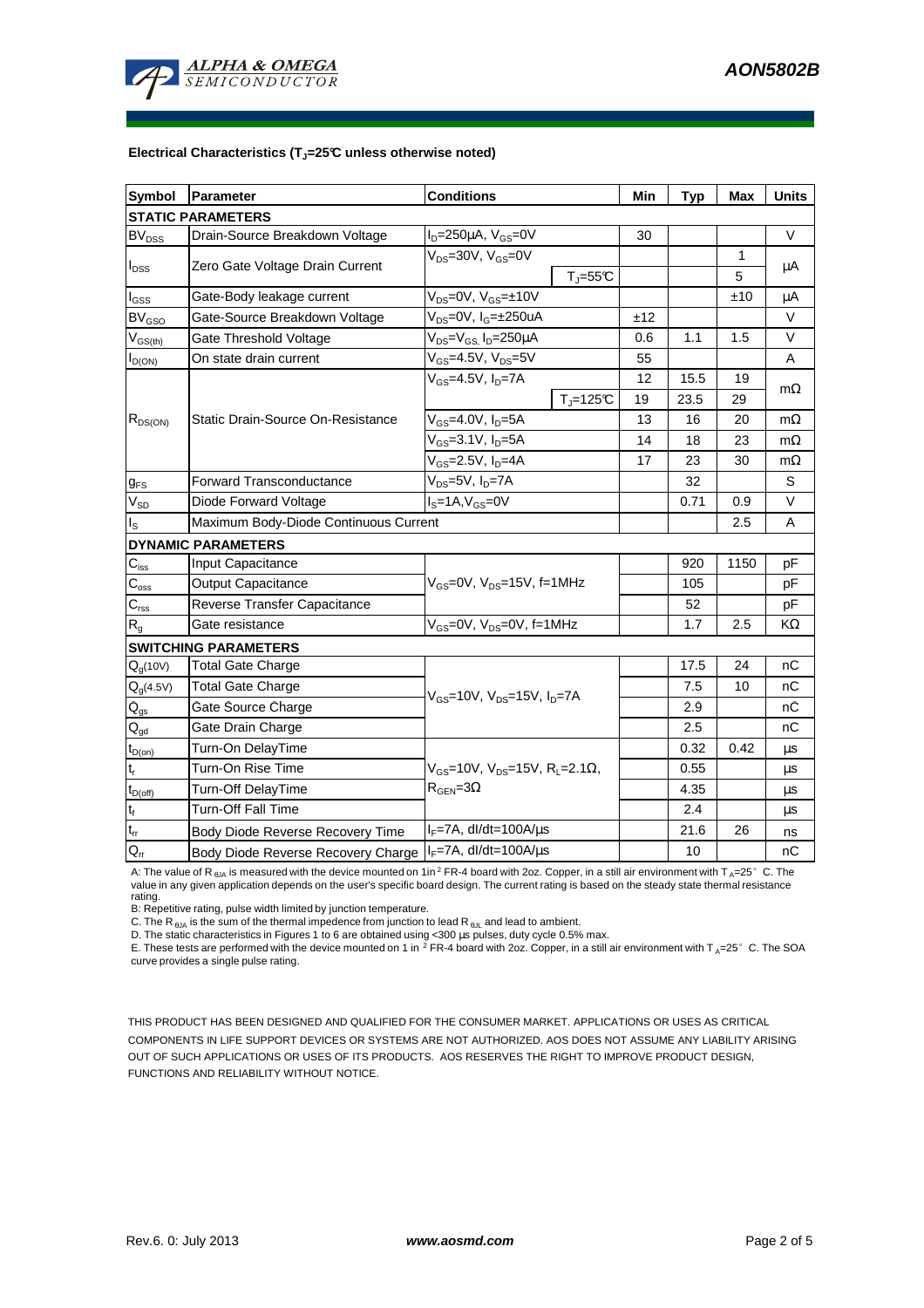

## **TYPICAL ELECTRICAL AND THERMAL CHARACTERISTICS**

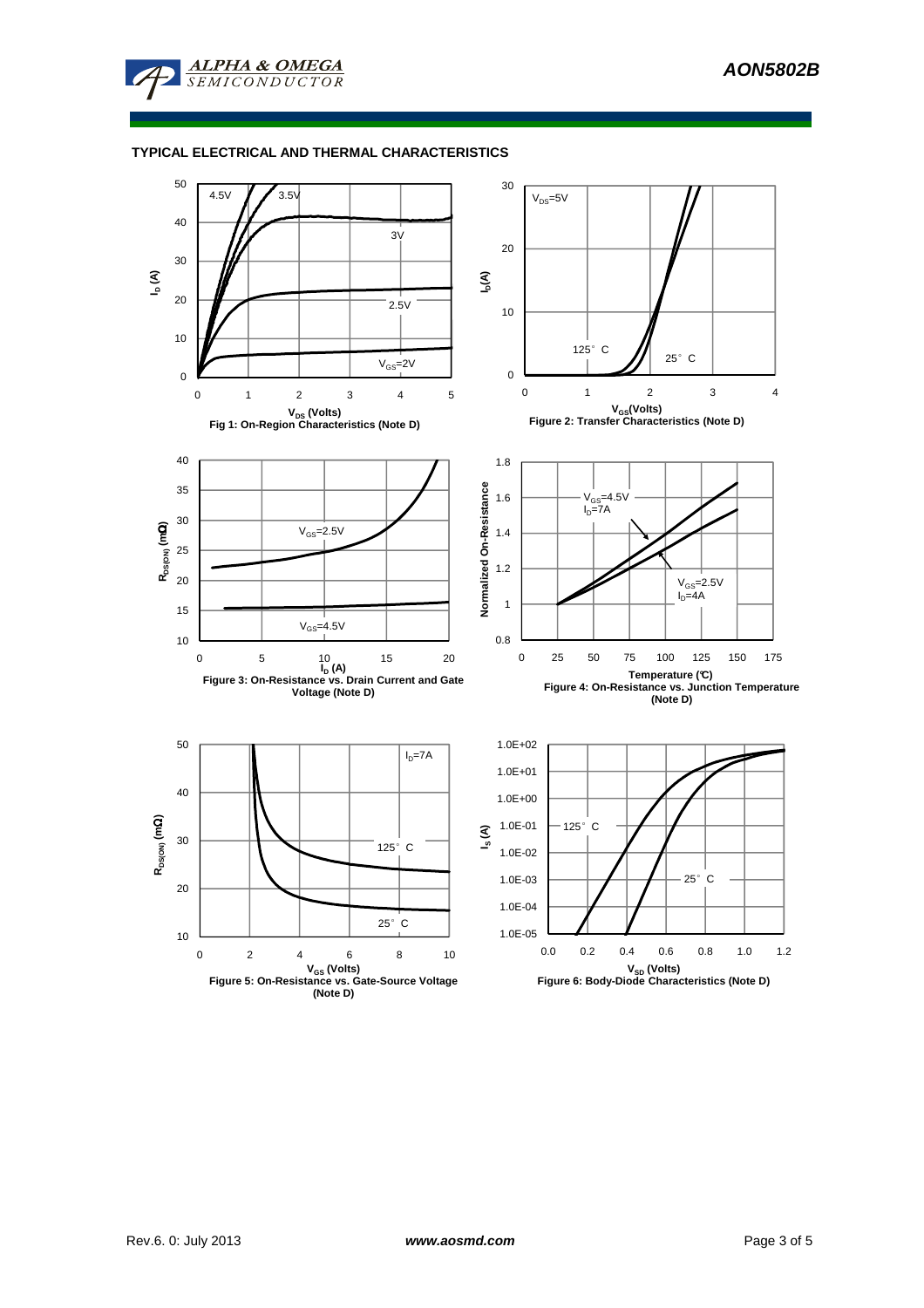

## **TYPICAL ELECTRICAL AND THERMAL CHARACTERISTICS**